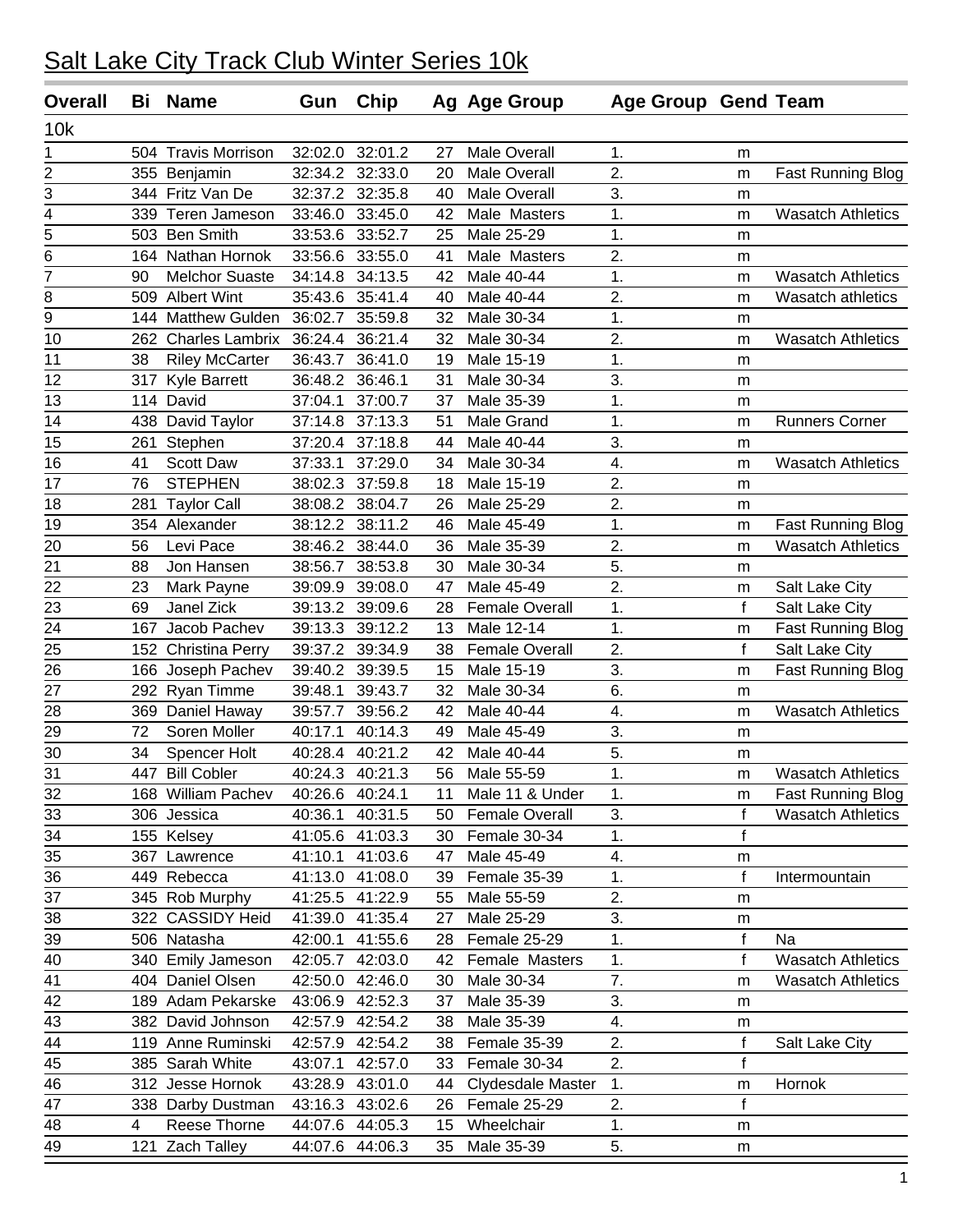| <b>Overall</b>  | Bi  | <b>Name</b>            | Gun     | Chip            |    | Ag Age Group             | <b>Age Group Gend Team</b> |             |                          |
|-----------------|-----|------------------------|---------|-----------------|----|--------------------------|----------------------------|-------------|--------------------------|
| 50              | 510 | James Keyes            | 44:15.2 | 44:10.5         | 24 | Male 20-24               | 1.                         | m           |                          |
| 51              | 93  | Meg Peterson           | 44:21.6 | 44:16.7         | 37 | Female 35-39             | 3.                         | $\mathbf f$ | <b>Wasatch Athletics</b> |
| 52              | 47  | Lindsey                | 44:27.0 | 44:21.2         | 30 | Female 30-34             | 3.                         | $\mathbf f$ |                          |
| 53              | 75  | <b>DAVID GLOD</b>      | 44:34.6 | 44:27.6         | 47 | Male 45-49               | 5.                         | m           |                          |
| 54              |     | 516 Bella              | 44:52.5 | 44:50.4         | 36 | Female 35-39             | 4.                         | $\mathsf f$ |                          |
| 55              | 177 | amie long              |         | 45:03.9 44:58.5 | 33 | Female 30-34             | 4.                         | $\mathbf f$ |                          |
| 56              | 74  | Dale Cable             |         | 45:06.2 44:58.6 | 58 | Male 55-59               | 3.                         | m           |                          |
| $\overline{57}$ |     | 259 Paul Hylton        |         | 45:18.4 44:59.7 | 33 | Male 30-34               | 8.                         | m           |                          |
| 58              | 178 | Sandy Richman          | 45:16.0 | 45:08.9         | 42 | Male 40-44               | 6.                         | m           | Salt Lake City           |
| 59              | 131 | <b>Missy Bird</b>      | 45:21.7 | 45:14.1         | 33 | Female 30-34             | 5.                         | $\mathbf f$ |                          |
| 60              |     | 335 Felipe Moreira     | 46:03.0 | 45:53.4         | 39 | Male 35-39               | 6.                         | m           |                          |
| 61              | 17  | Theo Evans             | 46:18.1 | 46:10.4         | 14 | Male 12-14               | $\overline{2}$ .           | m           |                          |
| 62              | 50  | Allison                | 46:28.7 | 46:23.6         | 34 | Female 30-34             | 6.                         | $\mathsf f$ |                          |
| 63              | 51  | Jacob                  | 46:28.7 | 46:23.7         | 33 | Male 30-34               | 9.                         | m           |                          |
| 64              |     | 260 Chad Roberts       |         | 46:47.0 46:31.6 | 39 | Male 35-39               | 7.                         | m           |                          |
| 65              |     | 440 Joshua Pettit      | 46:37.6 | 46:31.9         | 41 | Male 40-44               | 7.                         | m           |                          |
| 66              |     | 426 David Schurig      | 46:47.6 | 46:37.1         | 53 | Male 50-54               | $\mathbf{1}$ .             | m           |                          |
| 67              |     | 337 Maria Ralph        | 47:03.6 | 46:55.9         | 29 | Female 25-29             | 3.                         | $\mathsf f$ |                          |
| 68              | 271 | Jeff Straley           | 47:15.4 | 47:07.1         | 57 | Male 55-59               | 4.                         | m           |                          |
| 69              |     | 393 Timothy Snow       | 47:24.3 | 47:08.3         | 29 | Male 25-29               | 4.                         | m           |                          |
| 70              |     | 100 Andrew Watson      | 47:24.6 | 47:12.0         | 28 | Male 25-29               | 5.                         | m           |                          |
| 71              |     | 299 Amy Thackeray      | 47:21.3 | 47:14.8         | 42 | Female Masters           | 2.                         | f           |                          |
| 72              | 25  | Klaus Bielefeldt       | 47:23.9 | 47:15.7         | 60 | <b>Male Senior Grand</b> | 1.                         | m           |                          |
| 73              |     | 456 Alan Lam           |         | 47:31.4 47:17.3 | 31 | Male 30-34               | 10.                        | m           | Salt Lake City           |
| 74              | 95  | Eric Oler              | 47:43.6 | 47:29.0         | 41 | Male 40-44               | 8.                         | m           |                          |
| 75              |     | 304 Lindsey            | 47:34.7 | 47:30.8         | 30 | Female 30-34             | 7.                         | $\mathsf f$ |                          |
| 76              |     | 348 Peter Brown        | 47:49.9 | 47:36.6         | 38 | Male 35-39               | 8.                         | m           | Run4Fun                  |
| 77              | 13  | Donald Hinks           | 47:47.8 | 47:39.0         | 51 | Male 50-54               | 2.                         | m           |                          |
| 78              | 432 | <b>Black-Larry</b>     | 47:44.1 | 47:42.1         | 56 | Male 55-59               | 5.                         | m           | East Bay Grease B        |
| 79              |     | 268 Chris Kleine       | 47:56.5 | 47:44.5         | 50 | Male 50-54               | 3.                         | m           |                          |
| 80              | 19  | <b>EDSON LEITE</b>     | 47:53.9 | 47:45.0         | 39 | Male 35-39               | 9.                         | m           |                          |
| 81              |     | 295 Todd Richman       |         | 48:30.4 48:00.4 | 50 | Male 50-54               | 4.                         | m           |                          |
| 82              |     | 197 Jamesina           | 48:07.5 | 48:00.4         | 38 | Female 35-39             | 5.                         | f           |                          |
| 83              |     | 162 Thomas Wright      | 48:06.6 | 48:03.2         | 23 | Male 20-24               | 2.                         | m           | <b>Tooele Running</b>    |
| 84              |     | 163 Kiyome             | 48:06.5 | 48:03.3         | 24 | Female 20-24             | 1.                         | $\mathsf f$ | <b>Tooele Running</b>    |
| 85              | 80  | Angelica               | 48:17.4 | 48:10.8         | 35 | Female 35-39             | 6.                         | $\mathsf f$ | <b>Wasatch Athletics</b> |
| 86              | 161 | Jeffrey Wilson         | 48:46.4 | 48:19.4         | 48 | Male 45-49               | 6.                         | m           |                          |
| 87              |     | 219 Chase Murdock      | 48:32.1 | 48:22.9         | 30 | Male 30-34               | 11.                        | m           |                          |
| 88              |     | 308 Brittany           | 48:41.9 | 48:28.9         | 31 | Female 30-34             | 8.                         | $\mathbf f$ | <b>Wasatch Athletics</b> |
| 89              |     | 310 BILL GLICK         | 48:41.2 | 48:29.2         | 50 | Male 50-54               | 5.                         | m           |                          |
| 90              | 101 | Alan Romney            | 48:43.3 | 48:36.8         | 33 | Male 30-34               | 12.                        | m           | Salt Lake City           |
| 91              | 73  | <b>Claire Plunkett</b> | 48:48.1 | 48:40.9         | 23 | Female 20-24             | 2.                         | f           |                          |
| 92              |     | 362 Lucas Moskun       | 49:30.2 | 49:10.9         | 30 | Male 30-34               | 13.                        | m           | Dingus Khan              |
| 93              |     | 154 David Cowdell      | 50:06.4 | 49:41.8         | 15 | Male 15-19               | 4.                         | m           |                          |
| 94              |     | 255 Sean Good          | 50:07.2 | 49:48.5         | 33 | Male 30-34               | 14.                        | m           |                          |
| 95              |     | 116 Lorena Bush        |         | 50:01.0 49:56.4 | 41 | Female 40-44             | 1.                         | f           | <b>Wasatch Athletics</b> |
| 96              |     | 446 Richard Surber     |         | 50:03.2 49:57.2 | 46 | Male 45-49               | 7.                         | m           |                          |
| 97              | 6   | Duane Huffman          | 50:27.9 | 50:14.2         | 39 | Male 35-39               | 10.                        | m           |                          |
| 98              | 241 | Cynthia Remke          | 50:55.8 | 50:26.1         | 42 | Female 40-44             | 2.                         | $\mathsf f$ |                          |
| 99              | 227 | <b>Cassidy Moore</b>   | 50:44.7 | 50:37.3         | 25 | Female 25-29             | 4.                         | $\mathsf f$ |                          |
|                 |     |                        |         |                 |    |                          |                            |             |                          |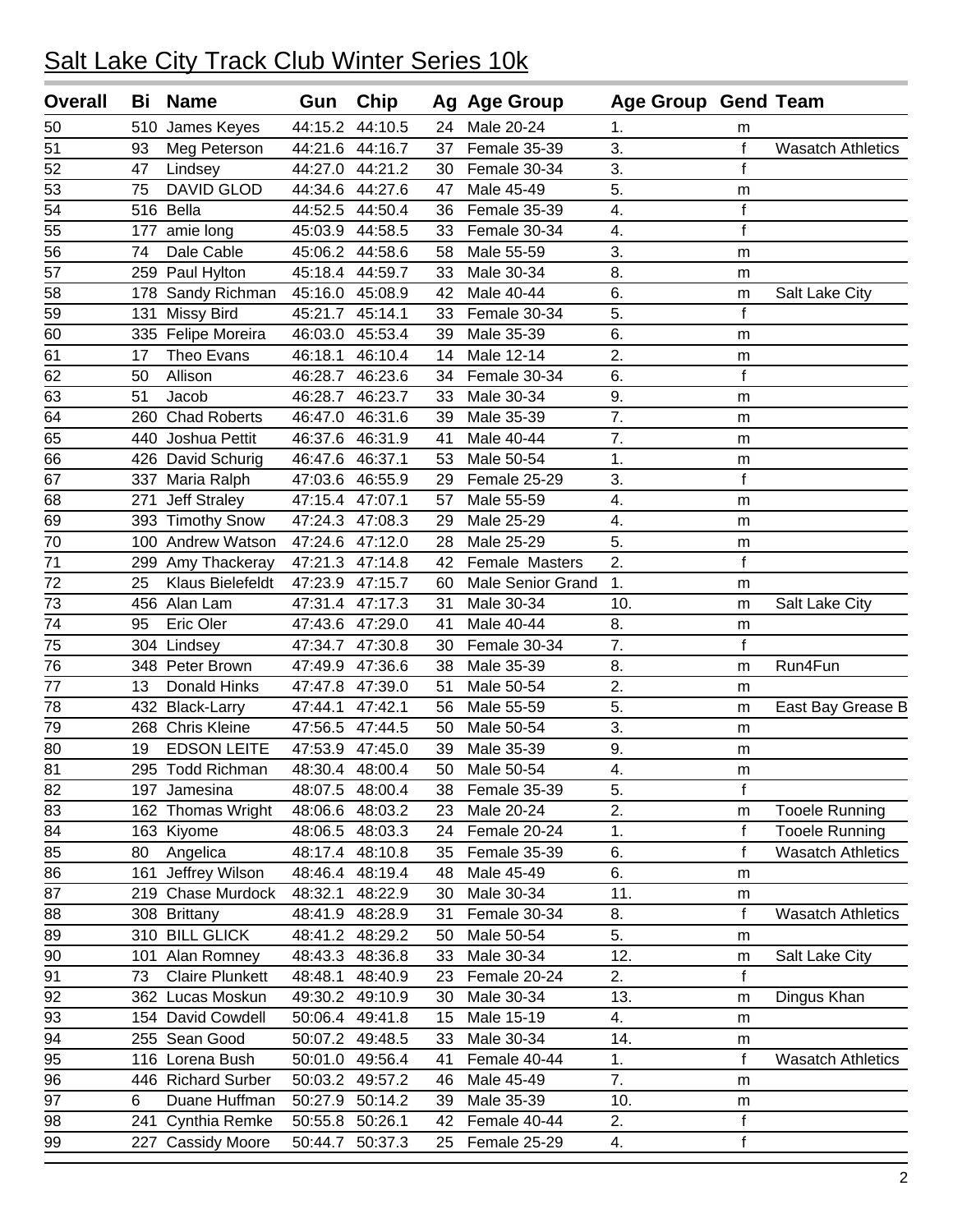| <b>Overall</b> | Bi  | <b>Name</b>         | Gun     | Chip            |                 | Ag Age Group         | <b>Age Group Gend Team</b> |              |                          |
|----------------|-----|---------------------|---------|-----------------|-----------------|----------------------|----------------------------|--------------|--------------------------|
| 100            | 347 | Jaxon Allen         | 50:51.6 | 50:44.3         | 12 <sub>2</sub> | Male 12-14           | 3.                         | m            | <b>Tooele Running</b>    |
| 101            |     | 364 Ardyn Ford      | 50:58.6 | 50:46.4         | 21              | Female 20-24         | 3.                         | $\mathsf f$  |                          |
| 102            | 517 | Dan Jolley          | 51:05.6 | 50:52.6         | 61              | Male 60-64           | 1.                         | m            |                          |
| 103            |     | 518 Kristin Hueftle | 51:21.3 | 51:15.2         | 34              | Female 30-34         | 9.                         | $\mathsf{f}$ |                          |
| 104            | 35  | Michael Laputka     | 51:28.1 | 51:19.9         | 54              | Male 50-54           | 6.                         | m            |                          |
| 105            |     | 314 Bram Gustin     | 51:26.5 | 51:20.5         | 14              | Male 12-14           | 4.                         | m            |                          |
| 106            | 321 | <b>Bert Reid</b>    | 51:32.5 | 51:23.6         | 61              | Male 60-64           | $\overline{2}$ .           | m            |                          |
| 107            | 390 | Glen Josephson      | 51:44.3 | 51:34.3         | 50              | Male 50-54           | 7.                         | m            | Run4Fun                  |
| 108            | 254 | Spencer             | 52:00.7 | 51:42.7         | 24              | Male 20-24           | 3.                         | m            |                          |
| 109            |     | 358 IRENE Call      | 52:13.8 | 51:57.0         | 44              | Female 40-44         | 3.                         | $\mathsf f$  |                          |
| 110            | 140 | Cary Morgan         | 52:13.8 | 51:57.0         | 59              | Male 55-59           | 6.                         | m            |                          |
| 111            |     | 353 Andrew Rigby    | 52:27.2 | 52:09.5         | 32              | Male 30-34           | 15.                        | m            |                          |
| 112            |     | $256$ Greg          | 52:44.0 | 52:37.5         | 47              | Male 45-49           | 8.                         | m            | <b>Tooele Running</b>    |
| 113            |     | 142 Meryl Call      | 52:58.9 | 52:44.2         | 32              | Female 30-34         | 10.                        | f            | Salt Lake City           |
| 114            |     | 395 Joseph          | 53:00.8 | 52:55.5         | 42              | Male 40-44           | 9.                         | m            |                          |
| 115            | 258 | Shena Switzer       | 53:07.9 | 52:57.2         | 37              | Female 35-39         | 7.                         | $\mathsf f$  |                          |
| 116            | 145 | Chris Gulden        | 53:24.6 | 53:03.5         | 42              | Male 40-44           | 10.                        | m            |                          |
| 117            | 431 | <b>Chris Trease</b> | 53:21.2 | 53:09.9         | 47              | Male 45-49           | 9.                         | m            |                          |
| 118            | 79  | Jill Wilson         | 53:19.5 | 53:10.8         | 56              | Female 55-59         | 1.                         | $\mathsf f$  |                          |
| 119            | 130 | <b>Beth</b>         | 53:44.3 | 53:14.6         | 48              | Female 45-49         | 1.                         | $\mathsf f$  |                          |
| 120            |     | 363 Bronwyn Powell  | 53:32.4 | 53:20.5         | 47              | Female 45-49         | 2.                         | $\mathsf{f}$ |                          |
| 121            | 507 | Chris Lee           | 53:35.9 | 53:21.0         | 52              | Male 50-54           | 8.                         | m            | N/A                      |
| 122            | 316 | <b>Travis Snel</b>  | 53:36.5 | 53:29.6         | 33              | Male 30-34           | 16.                        | m            |                          |
| 123            |     | 305 Angel Selis     | 53:40.7 | 53:29.7         | 46              | Male 45-49           | 10.                        | m            | Intermountain            |
| 124            |     | 332 Brandon Grable  | 54:21.4 | 53:37.2         | 39              | Clydesdale           | 1.                         | m            | Locomotion               |
| 125            | 27  | David Mark          | 53:46.3 | 53:38.9         | 54              | Male 50-54           | 9.                         | m            |                          |
| 126            | 307 | Demetrio            | 53:55.8 | 53:40.0         | 65              | Male 65-69           | 1.                         | m            | <b>Wasatch Athletics</b> |
| 127            |     | 153 Katie Potter    | 54:00.1 | 53:49.1         | 37              | Female 35-39         | 8.                         | $\mathsf f$  | <b>Tooele Running</b>    |
| 128            | 37  | Liza Birkinshaw     | 54:15.5 | 53:58.3         | 24              | Female 20-24         | 4.                         | $\mathsf f$  |                          |
| 129            |     | 376 Justin Ferguson | 54:19.9 | 54:03.4         | 41              | Male 40-44           | 11.                        | m            | Run4Fun                  |
| 130            |     | 107 Anna Macknight  | 55:05.3 | 54:34.5         | 45              | Female 45-49         | 3.                         | $\mathsf f$  | <b>TEAM RWB</b>          |
| 131            |     | 223 Camille Ollis   | 55:09.7 | 54:37.5         | 41              | Female 40-44         | 4.                         | f            | <b>TEAM RWB</b>          |
| 132            |     | 346 Kelly Allen     |         | 54:59.9 54:43.2 | 44              | Female 40-44         | 5.                         | f            | <b>Tooele Running</b>    |
| 133            |     | 502 Hunter          | 55:00.8 | 54:52.4         | 41              | Male 40-44           | 12.                        | m            |                          |
| 134            |     | 244 Blair Cox       |         | 55:14.2 54:54.4 | 64              | Male 60-64           | 3.                         | m            |                          |
| 135            |     | 309 Judy Moore      |         | 55:06.6 54:54.5 | 44              | Female 40-44         | 6.                         | $\mathsf f$  |                          |
| 136            |     | 124 Ferrin Nash     |         | 55:40.9 55:21.4 | 35              | Female 35-39         | 9.                         | $\mathsf f$  | <b>Tooele Running</b>    |
| 137            | 81  | Renee Jackson       |         | 55:27.9 55:24.3 | 51              | Female 50-54         | 1.                         | $\mathsf f$  |                          |
| 138            | 441 | Jodi Pettit         |         | 55:36.0 55:30.7 | 42              | Female 40-44         | 7.                         | $\mathsf f$  |                          |
| 139            | 421 | Carlos Mariscal     |         | 55:47.6 55:34.2 | 32              | Male 30-34           | 17.                        | m            | TEAM RWB                 |
| 140            |     | 128 Ben Chacon      | 56:06.7 | 55:34.3         | 39              | Clydesdale           | 2.                         | m            |                          |
| 141            |     | 272 Emily           | 55:51.0 | 55:45.1         | 39              | Female 35-39         | 10.                        | $\mathsf f$  |                          |
| 142            | 5   | Elizabeth           | 55:50.8 | 55:45.2         | 39              | Female 35-39         | 11.                        | $\mathsf f$  | <b>TEAM RWB</b>          |
| 143            | 257 | <b>KATRINA</b>      |         | 56:21.2 56:11.5 | 53              | Female 50-54         | 2.                         | $\mathsf f$  | TEAM RWB                 |
| 144            |     | 373 Amy Warren      | 56:48.9 | 56:18.7         | 38              | Female 35-39         | 12.                        | $\mathsf f$  |                          |
| 145            | 52  | Jeremy              | 56:28.8 | 56:18.8         | 43              | Male 40-44           | 13.                        | m            | Run4Fun                  |
| 146            |     | 315 Macie Gustin    |         | 56:29.8 56:23.3 | 11              | Female 11 & Under 1. |                            | $\mathsf f$  |                          |
| 147            |     | 394 Courtney        |         | 57:18.4 56:32.1 | 28              | Athena               | 1.                         | $\mathsf f$  |                          |
| 148            |     | 242 Karrie          |         | 57:02.8 56:40.0 | 54              | Female 50-54         | 3.                         | $\mathsf f$  | <b>Tooele Running</b>    |
| 149            |     | 185 Ken Spence      |         | 57:03.0 56:41.2 | 64              | Male 60-64           | 4.                         | m            | <b>Tooele Running</b>    |
|                |     |                     |         |                 |                 |                      |                            |              |                          |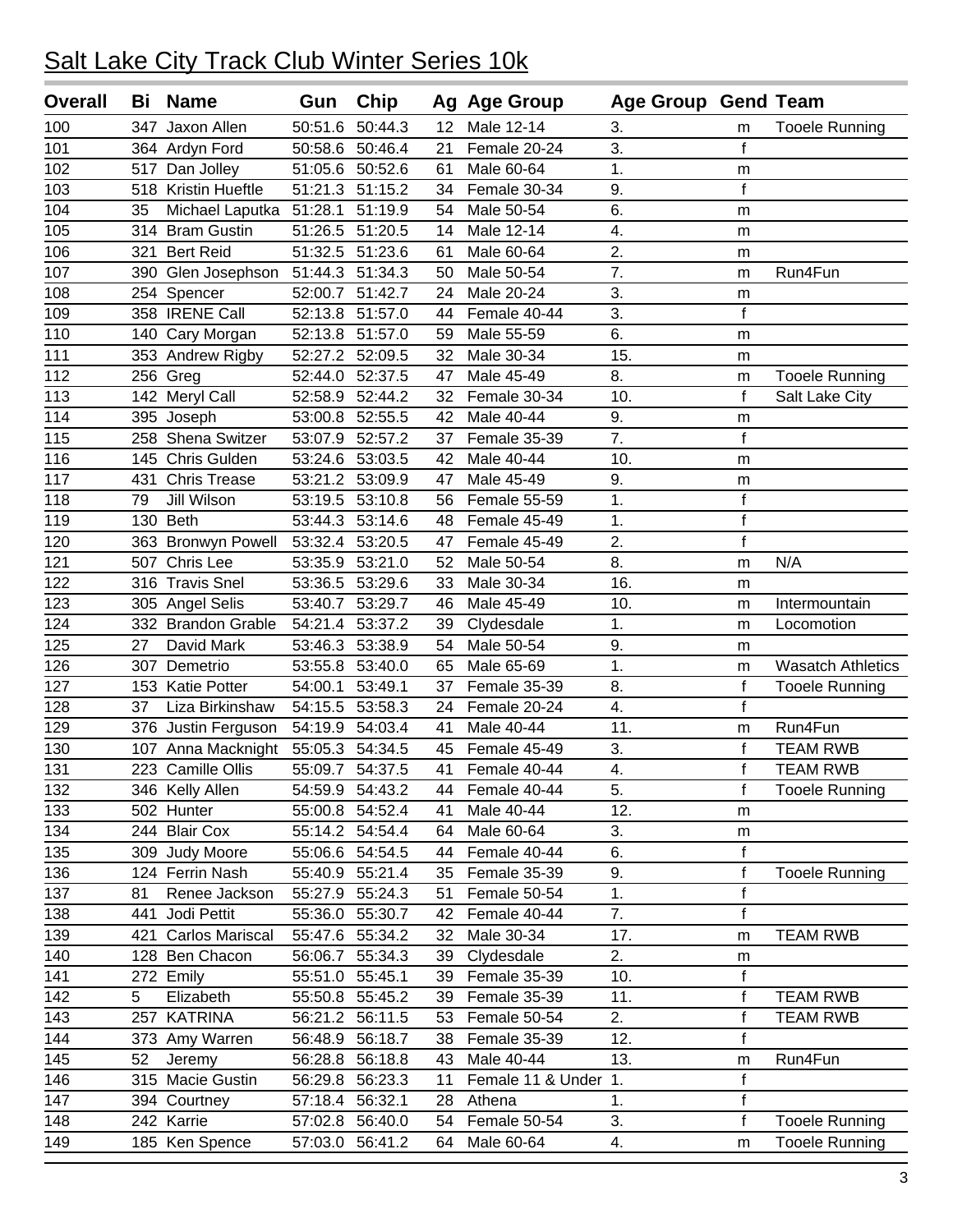| <b>Overall</b> | Bi  | <b>Name</b>            | Gun      | Chip               |    | Ag Age Group         | <b>Age Group Gend Team</b> |              |                       |
|----------------|-----|------------------------|----------|--------------------|----|----------------------|----------------------------|--------------|-----------------------|
| 150            | 158 | Georgiana              | 57:07.5  | 56:46.6            | 61 | <b>Female Senior</b> | 1.                         | f            | Salt Lake City        |
| 151            | 220 | David Anderson         | 57:21.4  | 57:05.7            | 47 | Male 45-49           | 11.                        | m            |                       |
| 152            |     | 414 Sydney Vessey      | 57:11.5  | 57:08.3            | 9  | Female 11 & Under 2. |                            | $\mathsf f$  | Race Cats             |
| 153            | 49  | Cathie Carlson         | 57:31.1  | 57:12.3            | 63 | Female 60-64         | 1.                         | $\mathsf f$  | Run4Fun               |
| 154            | 115 | Lisa Carlsen           | 57:56.0  | 57:13.3            | 40 | Athena Master        | 1.                         | $\mathbf f$  |                       |
| 155            |     | 226 Adam George        | 57:46.4  | 57:16.8            | 39 | Male 35-39           | 11.                        | m            |                       |
| 156            | 191 | Naomi Riches           | 58:00.7  | 57:17.1            | 40 | Female 40-44         | 8.                         | $\mathsf f$  |                       |
| 157            |     | 123 Alexandra          | 57:54.9  | 57:35.3            | 34 | Female 30-34         | 11.                        | $\mathsf f$  |                       |
| 158            | 298 | Roger Butikofer        | 58:24.0  | 57:37.3            | 58 | Male 55-59           | 7.                         | m            |                       |
| 159            |     | 103 Chris Holmquist    | 58:47.0  | 57:40.3            | 59 | Male 55-59           | 8.                         | m            |                       |
| 160            | 416 | Duane Haddick          | 58:33.4  | 57:46.9            | 59 | Male 55-59           | 9.                         | m            |                       |
| 161            |     | 104 Adam Jacobsen      | 58:12.9  | 57:49.1            | 53 | Male 50-54           | 10.                        | m            | <b>Tooele Running</b> |
| 162            |     | 139 Kari Murray        | 58:36.4  | 58:00.2            | 47 | Female 45-49         | 4.                         | $\mathbf f$  |                       |
| 163            | 46  | JR Pereira             | 58:51.7  | 58:03.8            | 57 | Male 55-59           | 10.                        | m            |                       |
| 164            | 236 | Gabriele               | 58:35.7  | 58:04.0            | 64 | Female 60-64         | 2.                         | $\mathbf f$  | <b>TEAM RWB</b>       |
| 165            | 44  | Liz Jensen             | 58:41.3  | 58:04.5            | 56 | Female 55-59         | 2.                         | $\mathsf{f}$ |                       |
| 166            | 159 | David Holt             | 58:31.2  | 58:08.4            | 61 | Male 60-64           | 5.                         | m            |                       |
| 167            | 225 | Jennifer George        | 59:00.2  | 58:30.7            | 40 | Female 40-44         | 9.                         | $\mathsf f$  |                       |
| 168            | 399 | Beatriz Santana        | 59:15.0  | 58:33.3            | 41 | Female 40-44         | 10.                        | $\mathsf f$  |                       |
| 169            | 240 | <b>Hilary Jacobs</b>   | 58:48.3  | 58:33.4            | 63 | Female 60-64         | 3.                         | $\mathsf f$  |                       |
| 170            |     | 379 Tama D'Angelo      | 59:04.0  | 58:33.6            | 46 | Female 45-49         | 5.                         | $\mathsf f$  |                       |
| 171            | 86  | Karen Nabity           | 59:04.6  | 58:43.6            | 58 | Female 55-59         | $\overline{3}$ .           | $\mathsf f$  |                       |
| 172            | 209 | Courtney               | 59:16.9  | 58:45.6            | 32 | Female 30-34         | 12.                        | $\mathsf f$  |                       |
| 173            | 29  | Callie Stillman        | 59:08.8  | 58:45.6            | 34 | Female 30-34         | 13.                        | $\mathsf f$  |                       |
| 174            | 211 | Polly Harris           | 59:09.1  | 58:58.4            | 53 | Female 50-54         | 4.                         | $\mathsf{f}$ | <b>BAM</b>            |
| 175            |     | 134 Eric Goeller       | 59:14.4  | 59:03.4            | 47 | Male 45-49           | 12.                        | m            |                       |
| 176            |     | 508 Laura Lee          | 59:29.6  | 59:07.8            | 58 | Female 55-59         | 4.                         | $\mathsf f$  | N/A                   |
| 177            | 36  | Kimberly Brown         | 59:31.7  | 59:10.6            | 35 | Athena               | 2.                         | $\mathbf f$  | Salt Lake City        |
| 178            | 125 | <b>Corey Skinner</b>   | 59:56.9  | 59:11.9            | 51 | Male 50-54           | 11.                        | m            | Run4Fun               |
| 179            |     | 133 James Gramse       | 59:45.2  | 59:14.4            | 37 | Male 35-39           | 12.                        | m            |                       |
| 180            | 112 | Hilari Jones           | 59:28.7  | 59:16.8            | 48 | Female 45-49         | 6.                         | $\mathsf f$  |                       |
| 181            |     | 406 Rory Bigelow       |          | 59:57.2 59:17.9    | 49 | Male 45-49           | 13.                        | m            |                       |
| 182            | 437 | <b>Justin Roberts</b>  | 59:38.5  | 59:19.2            | 50 | Male 50-54           | 12.                        | m            |                       |
| 183            | 444 | <b>Xavier Henry</b>    | 59:49.9  | 59:25.4            | 26 | Male 25-29           | 6.                         | m            | <b>Tooele Running</b> |
| 184            |     | 238 Jason Henry        | 59:50.7  | 59:26.3            | 49 | Male 45-49           | 14.                        | m            | <b>Tooele Running</b> |
| 185            |     | 333 Tami Searle        | 59:59.2  | 59:30.9            | 49 | Female 45-49         | 7.                         | $\mathsf f$  | <b>Tooele Running</b> |
| 186            | 320 | Maria Howard           |          | 59:57.2 59:33.8    | 41 | Female 40-44         | 11.                        | f            | <b>Tooele Running</b> |
| 187            | 341 | Mike Seaman            | 59:48.9  | 59:37.4            | 42 | Male 40-44           | 14.                        | m            |                       |
| 188            | 16  | Anne Evans             | 59:56.9  | 59:47.6            | 46 | Female 45-49         | 8.                         | $\mathsf f$  |                       |
| 189            |     | 198 Dianna Tygard      |          | 1:00:16. 1:00:03.7 | 59 | Female 55-59         | 5.                         | $\mathsf f$  |                       |
| 190            | 389 | Hannah Nay             | 1:00:24. | 1:00:03.9          | 22 | Female 20-24         | 5.                         | $\mathsf f$  |                       |
| 191            | 420 | ty worthen             | 1:01:02. | 1:00:05.5          | 29 | Male 25-29           | 7.                         | m            | <b>Tooele Running</b> |
| 192            | 18  | <b>Marlin Shelley</b>  | 1:00:54. | 1:00:35.0          | 71 | Male 70-74           | 1.                         | m            |                       |
| 193            | 419 | Shelbie Dunford        | 1:01:33. | 1:00:37.3          | 28 | Female 25-29         | 5.                         | $\mathsf f$  | <b>Tooele Running</b> |
| 194            | 439 | George Tygard          | 1:01:13. | 1:00:54.0          | 60 | Male 60-64           | 6.                         | m            |                       |
| 195            | 302 | Steph Payne            | 1:01:27. | 1:01:01.6          | 35 | Female 35-39         | 13.                        | $\mathsf f$  |                       |
| 196            | 230 | <b>Christian Nunez</b> | 1:01:35. | 1:01:18.0          | 26 | Male 25-29           | 8.                         | m            | <b>TOSH</b>           |
| 197            | 443 | Samantha               | 1:01:43. | 1:01:18.1          | 48 | Female 45-49         | 9.                         | $\mathsf f$  |                       |
| 198            | 229 | Kirsten Nunez          |          | 1:01:35. 1:01:18.4 | 30 | Female 30-34         | 14.                        | $\mathsf f$  | <b>TOSH</b>           |
| 199            | 202 | <b>Molly Bitton</b>    | 1:01:35. | 1:01:19.1          | 42 | Athena Master        | 2.                         | $\mathsf f$  | Forkin Mollys         |
|                |     |                        |          |                    |    |                      |                            |              |                       |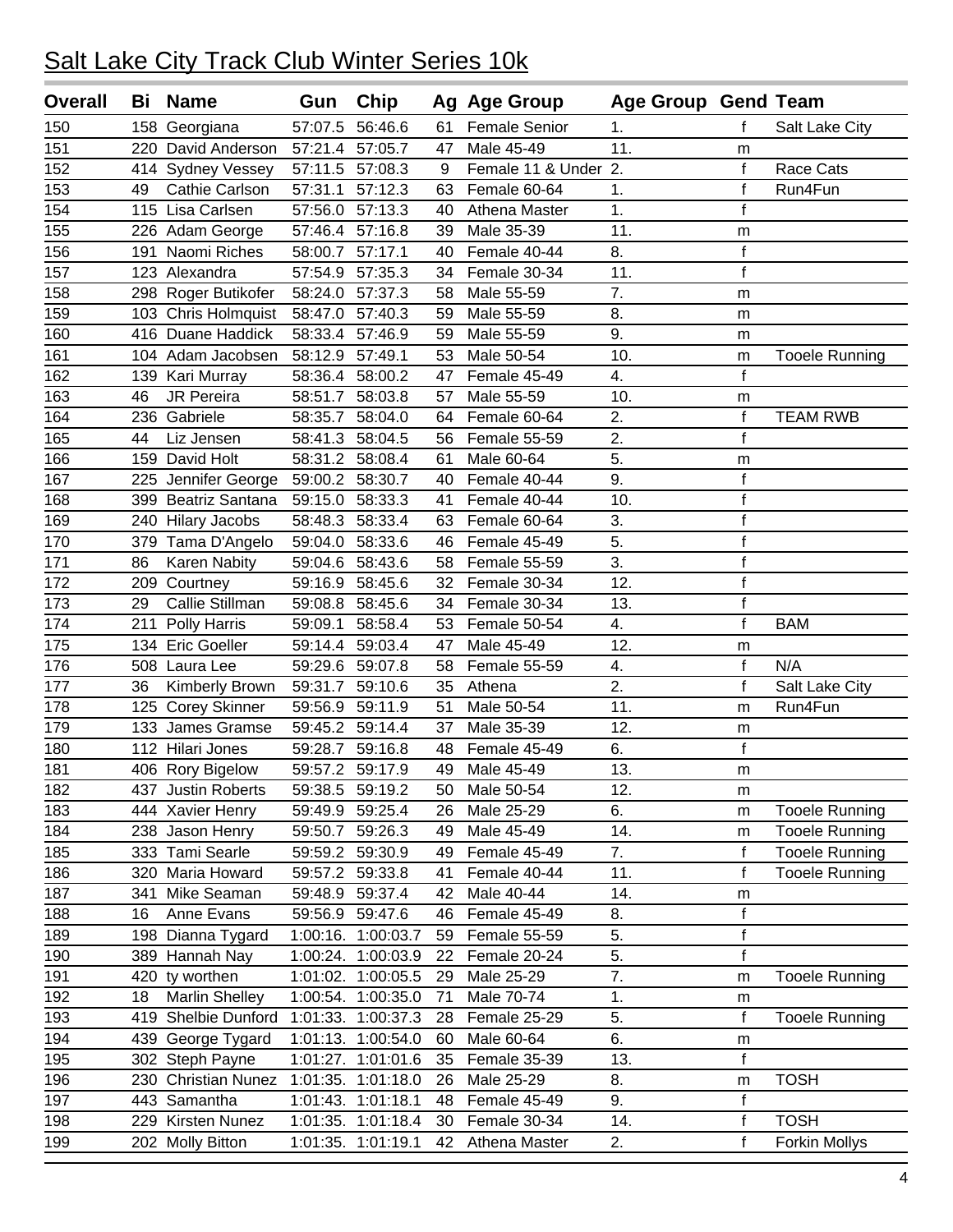| <b>Overall</b> | Bi  | <b>Name</b>                              | Gun         | Chip               |    | Ag Age Group      | <b>Age Group Gend Team</b> |              |                          |
|----------------|-----|------------------------------------------|-------------|--------------------|----|-------------------|----------------------------|--------------|--------------------------|
| 200            | 249 | Sara Donnelly                            | 1:01:42.    | 1:01:24.4          | 40 | Female 40-44      | 12.                        | f            |                          |
| 201            |     | 448 Mark                                 | 1:02:20.    | 1:01:32.5          | 59 | Male 55-59        | 11.                        | m            |                          |
| 202            |     | 264 Marc Zaharias                        |             | 1:01:56. 1:01:32.7 | 50 | Male 50-54        | 13.                        | m            |                          |
| 203            | 442 | <b>MICHAEL</b>                           |             | 1:02:00. 1:01:34.9 | 53 | Male 50-54        | 14.                        | m            |                          |
| 204            | 247 | <b>Tracy Chorn</b>                       |             | 1:02:00. 1:01:36.7 | 55 | Female 55-59      | 6.                         | $\mathsf f$  |                          |
| 205            | 127 | Tina Willson                             |             | 1:02:00. 1:01:37.1 | 40 | Female 40-44      | 13.                        | $\mathsf f$  |                          |
| 206            | 59  | <b>Corinne Hardy</b>                     |             | 1:02:12. 1:01:56.7 | 61 | Female 60-64      | 4.                         | $\mathsf f$  |                          |
| 207            | 99  | <b>Tera Hunter</b>                       |             | 1:02:47. 1:02:06.5 | 39 | Female 35-39      | 14.                        | $\mathsf f$  |                          |
| 208            | 325 | Justin Lucast                            |             | 1:02:45. 1:02:08.5 | 39 | Male 35-39        | 13.                        | m            |                          |
| 209            | 170 | David Strahan                            |             | 1:03:01. 1:02:11.8 | 44 | Clydesdale Master | 2.                         | m            |                          |
| 210            | 297 | Keith Anderson                           |             | 1:03:04. 1:02:12.9 | 48 | Male 45-49        | 15.                        | m            | <b>TEAM RWB</b>          |
| 211            | 218 | Steven Chavez                            |             | 1:02:27. 1:02:15.1 | 33 | Male 30-34        | 18.                        | m            |                          |
| 212            |     | 234 Michael                              | 1:02:48.    | 1:02:28.2          | 53 | Male 50-54        | 15.                        | m            | <b>Tooele Running</b>    |
| 213            | 43  | <b>Scott Grimes</b>                      |             | 1:03:04. 1:02:29.3 | 50 | Clydesdale Master | 3.                         | m            | <b>TEAM RWB</b>          |
| 214            |     | 356 Paul Hansen                          |             | 1:03:00. 1:02:31.6 | 67 | Male 65-69        | 2.                         | m            |                          |
| 215            |     | 343 Betty Winters                        |             | 1:03:15. 1:02:33.1 | 56 | Female 55-59      | 7.                         | f            |                          |
| 216            |     | 386 Scott Lettrich                       | 1:03:09.    | 1:02:39.0          | 31 | Male 30-34        | 19.                        | m            |                          |
| 217            |     | 186 Jed Patton                           | 1:03:18.    | 1:02:40.7          | 40 | Male 40-44        | 15.                        | m            |                          |
| 218            | 311 | <b>Haley Poulson</b>                     | 1:03:56.    | 1:03:07.8          | 28 | Female 25-29      | 6.                         | $\mathsf f$  |                          |
| 219            | 350 | <b>Sylvia Daniels</b>                    | 1:03:26.    | 1:03:14.7          | 42 | Female 40-44      | 14.                        | $\mathsf f$  |                          |
| 220            | 94  | Annette Oler                             |             | 1:03:49. 1:03:32.6 | 41 | Athena Master     | 3.                         | $\mathsf f$  |                          |
| 221            | 435 | <b>Kaity Mraz</b>                        |             | 1:04:02. 1:03:41.5 | 30 | Female 30-34      | 15.                        | $\mathsf f$  |                          |
| 222            |     | 368 Brandon Jones                        |             | 1:04:09. 1:03:45.8 | 47 | Clydesdale Master | 4.                         | m            |                          |
| 223            |     | 143 Megan Kelly                          |             | 1:04:22. 1:03:49.0 | 38 | Female 35-39      | 15.                        | $\mathbf f$  |                          |
| 224            |     | 286 Jonathan Cronk 1:04:38. 1:03:50.1    |             |                    | 27 | Male 25-29        | 9.                         | m            |                          |
| 225            |     | 210 Lance Welker                         |             | 1:04:12. 1:04:06.5 | 43 | Male 40-44        | 16.                        | m            |                          |
| 226            | 150 | Stella Blight                            | 1:04:32.    | 1:04:12.0          | 62 | Female 60-64      | 5.                         | $\mathsf f$  |                          |
| 227            | 361 | Kayden Schutz                            |             | 1:04:23. 1:04:16.2 | 11 | Male 11 & Under   | 2.                         | m            | Run4Fun                  |
| 228            | 410 | Danny Jacketta                           | $1:04:55$ . | 1:04:26.4          | 55 | Male 55-59        | 12.                        | m            | Paloma's Loaves          |
| 229            | 68  | Gary Ladle                               |             | 1:04:44. 1:04:39.9 | 73 | Male 70-74        | 2.                         | m            |                          |
| 230            | 287 | Michael                                  | 1:05:25.    | 1:04:44.7          | 54 | Male 50-54        | 16.                        | m            |                          |
| 231            | 290 | Maren Petersen 1:05:25. 1:04:45.0        |             |                    | 36 | Female 35-39      | 16.                        | $\mathbf f$  |                          |
| 232            |     | 157 Christine Spilker 1:05:48. 1:04:58.9 |             |                    | 55 | Female 55-59      | 8.                         | f            | <b>Tooele Running</b>    |
| 233            | 84  | <b>Wade Miller</b>                       |             | 1:05:27. 1:05:00.5 | 54 | Male 50-54        | 17.                        | m            |                          |
| 234            | 349 | <b>Brittany Curtis</b>                   |             | 1:05:15. 1:05:03.8 | 34 | Athena            | 3.                         | $\mathsf{f}$ |                          |
| 235            |     | 246 Josh Potter                          |             | 1:05:30. 1:05:19.2 | 10 | Male 11 & Under   | 3.                         | m            | <b>Tooele Running</b>    |
| 236            |     | 233 Cory Bagley                          |             | 1:06:16. 1:06:00.3 | 61 | Male 60-64        | 7.                         | m            | Intermountain            |
| 237            |     | 370 Amber Green                          |             | 1:06:23. 1:06:04.3 | 35 | Female 35-39      | 17.                        | $\mathsf f$  |                          |
| 238            |     | 334 Esbeyde Rea                          |             | 1:06:51. 1:06:09.2 | 36 | Female 35-39      | 18.                        | $\mathsf f$  |                          |
| 239            |     | 245 Jesus Gomez                          | 1:07:32.    | 1:06:29.4          | 27 | Male 25-29        | 10.                        | m            | Jigawatts                |
| 240            | 417 | Angelo Garcia                            |             | 1:06:57. 1:06:31.6 | 43 | Male 40-44        | 17.                        | m            | <b>Tooele Running</b>    |
| 241            |     | 232 Lisa Bagley                          | 1:06:48.    | 1:06:33.3          | 58 | Female 55-59      | 9.                         | f            | Intermountain            |
| 242            | 117 | Laura Bush                               | 1:06:48.    | 1:06:35.4          | 16 | Female 15-19      | 1.                         | $\mathsf f$  | <b>Wasatch Athletics</b> |
| 243            |     | 192 Brenda                               |             | 1:07:17. 1:06:38.1 | 39 | Athena            | 4.                         | f            | <b>Great Harvest</b>     |
| 244            |     | 365 Darwin Guss                          |             | 1:07:01. 1:06:49.2 | 14 | Male 12-14        | 5.                         | m            |                          |
| 245            |     | 357 Jen Hansen                           |             | 1:07:19. 1:06:50.2 | 60 | Female 60-64      | 6.                         | $\mathsf f$  |                          |
| 246            |     | 106 Rebecca Barley                       |             | 1:07:50. 1:07:04.0 | 36 | Female 35-39      | 19.                        | $\mathsf f$  |                          |
| 247            | 20  | <b>Robert Lewis</b>                      |             | 1:07:47. 1:07:07.3 | 23 | Male 20-24        | 4.                         | m            |                          |
| 248            |     | 126 Monnica                              |             | 1:07:53. 1:07:07.5 | 51 | Female 50-54      | 5.                         | $\mathsf f$  | Run4Fun                  |
| 249            |     | 388 JoEllen Kunz                         |             | 1:07:54. 1:07:15.1 | 53 | Athena Master     | 4.                         | $\mathsf f$  |                          |
|                |     |                                          |             |                    |    |                   |                            |              |                          |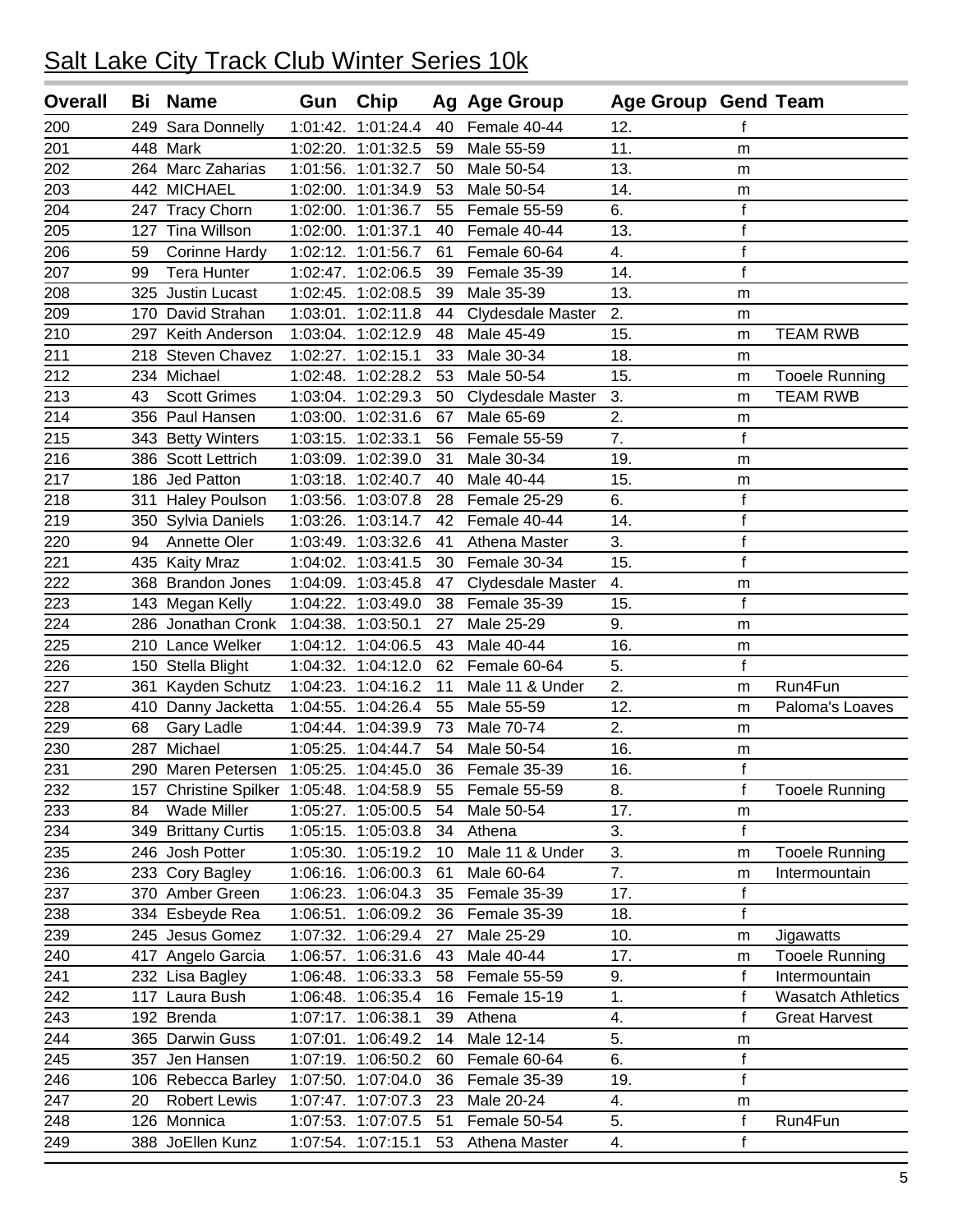| <b>Overall</b> | Bi          | <b>Name</b>           | Gun      | Chip               |    | Ag Age Group      | <b>Age Group Gend Team</b> |              |                       |
|----------------|-------------|-----------------------|----------|--------------------|----|-------------------|----------------------------|--------------|-----------------------|
| 250            |             | 453 JoAnn Vega        | 1:08:22. | 1:07:44.6          | 55 | Female 55-59      | 10.                        | f            | <b>Tooele Running</b> |
| 251            |             | 512 Matt C-Roy        | 1:08:10. | 1:07:48.4          | 32 | Male 30-34        | 20.                        | m            |                       |
| 252            |             | 214 James Noone       |          | 1:07:59. 1:07:53.6 | 41 | Male 40-44        | 18.                        | m            |                       |
| 253            |             | 222 Sunshine          | 1:08:27. | 1:07:55.8          | 43 | Female 40-44      | 15.                        | $\mathsf f$  | <b>TEAM RWB</b>       |
| 254            | $\mathbf 1$ | Paula Haycock         |          | 1:08:54. 1:07:57.3 | 69 | Female 65-69      | 1.                         | f            |                       |
| 255            |             | 208 Chioma okoro      | 1:08:49. | 1:08:31.6          | 15 | Female 15-19      | 2.                         | $\mathsf f$  |                       |
| 256            | 301         | Nicole Preece         | 1:09:30. | 1:08:45.2          | 35 | Female 35-39      | 20.                        | $\mathsf f$  |                       |
| 257            |             | 129 Hollie Brown      |          | 1:09:05. 1:08:52.7 | 47 | Female 45-49      | 10.                        | $\mathsf f$  |                       |
| 258            | 174         | <b>Heather Jewett</b> | 1:09:45. | 1:08:54.0          | 38 | Female 35-39      | 21.                        | $\mathsf f$  | <b>Tooele Running</b> |
| 259            | 173         | Sabra Gubler          | 1:09:45. | 1:08:54.2          | 41 | Female 40-44      | 16.                        | f            | <b>Tooele Running</b> |
| 260            | 274         | <b>Mike Valles</b>    | 1:09:03. | 1:08:54.4          | 54 | Male 50-54        | 18.                        | m            |                       |
| 261            | 411         | Sheila                |          | 1:09:33. 1:08:59.7 | 48 | Female 45-49      | 11.                        | $\mathsf{f}$ |                       |
| 262            | 224         | Gordon Clarke         | 1:09:25. | 1:09:10.7          | 67 | Male 65-69        | 3.                         | m            |                       |
| 263            |             | 105 Kelly Barland     | 1:09:21. | 1:09:13.9          | 40 | Female 40-44      | 17.                        | $\mathbf f$  |                       |
| 264            | 67          | Laury Fisher          | 1:09:38. | 1:09:14.7          | 74 | Female 70-74      | 1.                         | $\mathsf f$  | Salt Lake City        |
| 265            | 200         | Tina Betonney         |          | 1:10:23. 1:09:26.2 | 57 | Female 55-59      | 11.                        | $\mathsf f$  | <b>Tooele Running</b> |
| 266            | 326         | Tammy                 | 1:09:54. | 1:09:26.2          | 49 | Athena Master     | 5.                         | $\mathsf f$  |                       |
| 267            |             | 313 Rachel Gustin     | 1:09:58. | 1:09:41.8          | 41 | Female 40-44      | 18.                        | $\mathsf f$  |                       |
| 268            | 54          | Arlo Doyle            | 1:10:08. | 1:09:49.8          | 42 | Male 40-44        | 19.                        | m            | <b>TEAM RWB</b>       |
| 269            | 455         | Chrysa Zachary        | 1:10:16. | 1:09:51.0          | 39 | Female 35-39      | 22.                        | $\mathbf f$  |                       |
| 270            |             | 515 Sandra Hadlock    | 1:10:29. | 1:09:55.7          | 38 | Female 35-39      | 23.                        | $\mathsf f$  | <b>Tooele Running</b> |
| 271            | 237         | <b>Tracy Schaffer</b> | 1:10:30. | 1:09:56.2          | 53 | Athena Master     | 6.                         | $\mathsf f$  |                       |
| 272            | 391         | Nick Connor           | 1:10:38. | 1:10:06.7          | 50 | Male 50-54        | 19.                        | m            |                       |
| 273            | 371         | Rocky Ulibarri        |          | 1:10:27. 1:10:07.3 | 59 | Male 55-59        | 13.                        | m            |                       |
| 274            | 22          | Clay Carter           | 1:10:53. | 1:10:08.3          | 77 | Male 75+          | 1.                         | m            |                       |
| 275            |             | 366 Brenda            | 1:11:08. | 1:10:09.1          | 36 | Female 35-39      | 24.                        | $\mathsf f$  |                       |
| 276            |             | 403 Wendy Weixler     | 1:10:37. | 1:10:15.5          | 54 | Female 50-54      | 6.                         | $\mathsf f$  | Run4Fun               |
| 277            | 92          | Wendy Van De          | 1:10:42. | 1:10:38.2          | 71 | Female 70-74      | 2.                         | $\mathsf f$  |                       |
| 278            | 452         | Heidi Ballou          | 1:11:35. | 1:10:38.7          | 41 | Female 40-44      | 19.                        | $\mathsf{f}$ | N/A                   |
| 279            | 451         | Jac Ballou            | 1:11:36. | 1:10:39.0          | 42 | Male 40-44        | 20.                        | m            |                       |
| 280            | 217         | Jeremy Musser         | 1:11:22. | 1:10:46.3          | 42 | Male 40-44        | 21.                        | m            | <b>Trails and</b>     |
| 281            | 15          | <b>Teresa Taylor</b>  |          | 1:11:23. 1:10:48.1 | 57 | Female 55-59      | 12.                        | f            |                       |
| 282            |             | 380 Dean Osborn       |          | 1:11:32. 1:10:51.6 | 70 | Male 70-74        | 3.                         | m            | Salt Lake City        |
| 283            |             | 216 Robert Gibbs      |          | 1:11:59. 1:11:18.3 | 36 | Male 35-39        | 14.                        | m            |                       |
| 284            |             | 392 Ashley Rieth      |          | 1:11:50. 1:11:37.0 | 23 | Female 20-24      | 6.                         | $\mathsf f$  |                       |
| 285            |             | 113 Jody Bell         |          | 1:12:39. 1:11:57.3 | 39 | Female 35-39      | 25.                        | $\mathsf f$  |                       |
| 286            |             | 427 Mercedes          |          | 1:12:18. 1:12:07.3 | 49 | Female 45-49      | 12.                        | $\mathsf f$  | <b>TEAM RWB</b>       |
| 287            |             | 182 Jenny             |          | 1:12:43. 1:12:20.0 | 37 | Athena            | 5.                         | f            | <b>Tooele Running</b> |
| 288            | 3           | Veronica              |          | 1:13:08. 1:12:36.4 | 47 | Athena Master     | 7.                         | f            |                       |
| 289            |             | 199 Derek Chandler    |          | 1:12:50. 1:12:40.3 | 39 | Clydesdale        | 3.                         | m            |                       |
| 290            |             | 318 Julie Harvey      |          | 1:13:31. 1:12:42.8 | 56 | Female 55-59      | 13.                        | $\mathsf f$  |                       |
| 291            | 201         | Alex Addy             |          | 1:14:18. 1:13:22.0 | 28 | Female 25-29      | 7.                         | f            | <b>Tooele Running</b> |
| 292            |             | 398 Lindsay Griffin   |          | 1:13:49. 1:13:26.8 | 37 | Athena            | 6.                         | $\mathsf f$  |                       |
| 293            | 53          | <b>Andrew Pullens</b> |          | 1:14:18. 1:13:45.8 | 58 | Clydesdale Master | 5.                         | m            | <b>TEAM RWB</b>       |
| 294            |             | 407 Alicia Gleed      |          | 1:15:08. 1:14:13.6 | 37 | Female 35-39      | 26.                        | $\mathsf f$  |                       |
| 295            |             | 412 Katelyn           |          | 1:15:07. 1:14:14.6 | 30 | Female 30-34      | 16.                        | $\mathsf f$  |                       |
| 296            | 28          | Kathleen Berry        |          | 1:15:20. 1:14:24.6 | 45 | Female 45-49      | 13.                        | $\mathsf f$  | <b>Tooele Running</b> |
| 297            |             | 434 Michele Miller    |          | 1:14:58. 1:14:28.0 | 39 | Female 35-39      | 27.                        | $\mathsf f$  |                       |
| 298            |             | 372 Patrick Johnson   |          | 1:15:17. 1:14:30.3 | 36 | Male 35-39        | 15.                        | m            |                       |
| 299            | 181         | nathan moore          |          | 1:15:15. 1:14:30.5 | 29 | Clydesdale        | 4.                         | m            |                       |
|                |             |                       |          |                    |    |                   |                            |              |                       |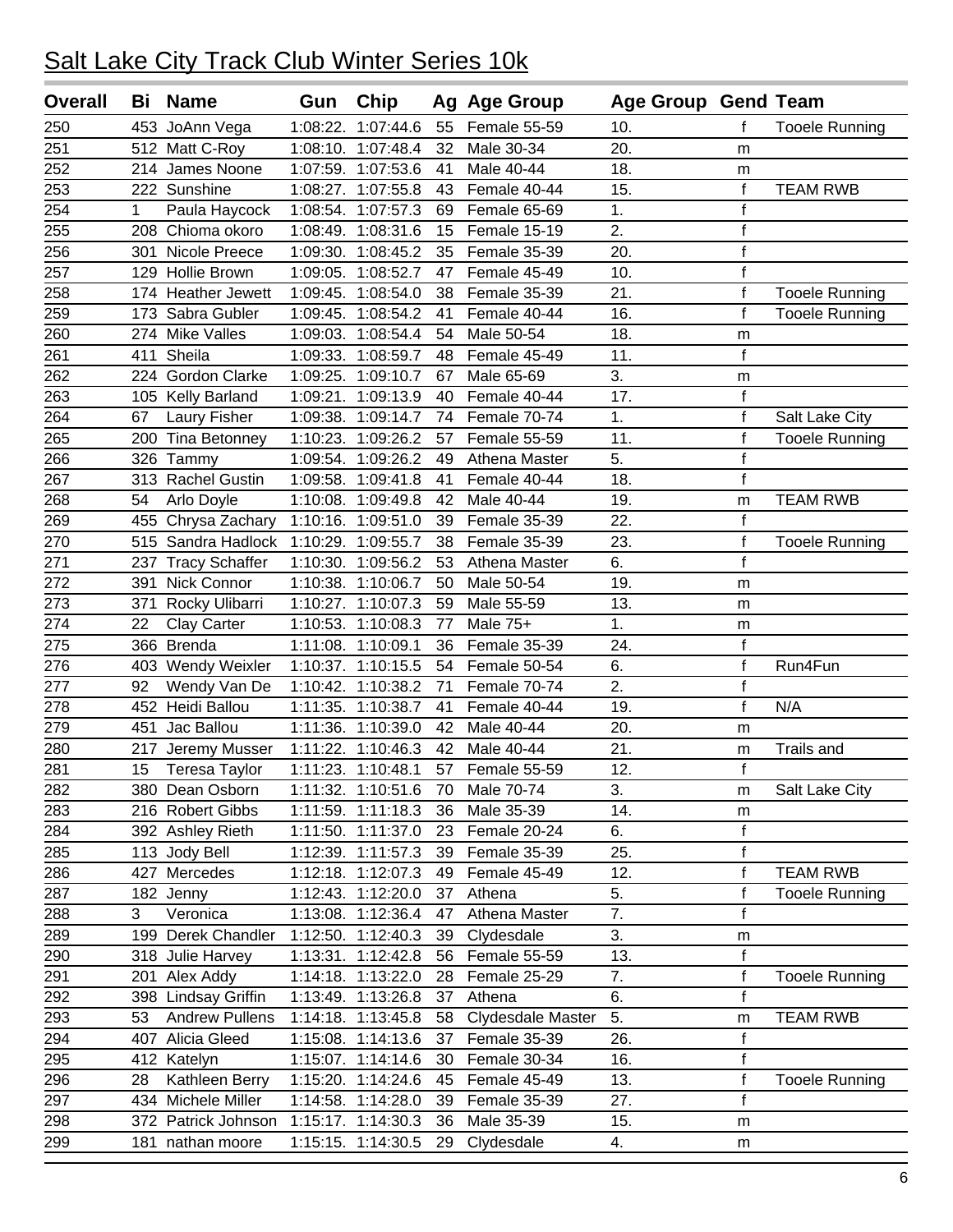| <b>Overall</b> | Bi  | <b>Name</b>                        | Gun      | <b>Chip</b>        |    | Ag Age Group      | <b>Age Group Gend Team</b> |              |                        |
|----------------|-----|------------------------------------|----------|--------------------|----|-------------------|----------------------------|--------------|------------------------|
| 300            | 147 | Denise                             | 1:15:26. | 1:14:31.6          | 58 | Female 55-59      | 14.                        | f            | <b>TEAM RWB</b>        |
| 301            | 231 | <b>JENNIFER</b>                    | 1:15:26. | 1:14:32.7          | 51 | Female 50-54      | $\overline{7}$ .           | $\mathsf f$  |                        |
| 302            |     | 195 Kris Brunisholz                |          | 1:15:09. 1:14:39.1 | 44 | Female 40-44      | 20.                        | $\mathsf f$  |                        |
| 303            |     | 235 Lisa                           | 1:15:20. | 1:14:43.3          | 52 | Female 50-54      | 8.                         | $\mathsf f$  | <b>Tooele Running</b>  |
| 304            | 409 | Caroline                           | 1:15:54. | 1:15:14.7          | 21 | Female 20-24      | 7.                         | f            | Paloma's Loaves        |
| 305            |     | 328 Anne McKenzie                  |          | 1:15:58. 1:15:16.9 | 26 | Athena            | 7.                         | f            |                        |
| 306            |     | 424 JESSICA                        | 1:16:14. | 1:15:29.3          | 54 | Female 50-54      | 9.                         | $\mathsf f$  |                        |
| 307            | 111 | Steven Martinez 1:16:46. 1:16:26.3 |          |                    | 40 | Male 40-44        | 22.                        | m            |                        |
| 308            | 160 | Sheyla Holt                        | 1:17:19. | 1:16:38.6          | 47 | Athena Master     | 8.                         | $\mathsf f$  |                        |
| 309            | 55  | <b>Arion Doyle</b>                 | 1:17:00. | 1:16:45.9          | 14 | Male 12-14        | 6.                         | m            | <b>TEAM RWB</b>        |
| 310            | 291 | Devri Jensen                       | 1:17:39. | 1:16:48.9          | 33 | Female 30-34      | 17.                        | $\mathsf f$  |                        |
| 311            |     | 215 Brooke Heare                   |          | 1:17:34. 1:17:10.0 | 35 | Female 35-39      | 28.                        | $\mathsf f$  | <b>Forkin Mollys</b>   |
| 312            | 26  | Kenny Coleman                      | 1:17:51. | 1:17:16.8          | 46 | Clydesdale Master | 6.                         | m            | <b>TEAM RWB</b>        |
| 313            | 32  | Jon Schwartz                       | 1:17:52. | 1:17:17.4          | 50 | Clydesdale Master | 7.                         | m            | <b>TEAM RWB</b>        |
| 314            | 33  | Annika                             | 1:17:52. | 1:17:18.1          | 19 | Female 15-19      | 3.                         | f            | <b>TEAM RWB</b>        |
| 315            | 458 | <b>Wendy Schmidt</b>               | 1:18:05. | 1:17:34.3          | 50 | Female 50-54      | 10.                        | $\mathsf f$  |                        |
| 316            | 459 | Karin Allen                        | 1:18:05. | 1:17:34.5          | 55 | Female 55-59      | 15.                        | $\mathsf f$  | <b>Wendy Schmidt</b>   |
| 317            | 149 | Shauna Sowles                      | 1:17:53. | 1:17:39.0          | 50 | Female 50-54      | 11.                        | $\mathsf f$  | <b>TEAM RWB</b>        |
| 318            | 514 | Jennifer Holub                     |          | 1:18:17. 1:18:07.1 | 40 | Female 40-44      | 21.                        | $\mathbf f$  |                        |
| 319            | 82  | Penny Phillips                     | 1:19:21. | 1:18:42.9          | 53 | Female 50-54      | 12.                        | $\mathsf f$  | Dysfunctional          |
| 320            | 62  | Ann Kutterer                       |          | 1:19:22. 1:18:44.5 | 50 | Female 50-54      | 13.                        | $\mathsf f$  |                        |
| 321            | 433 | Nicholette                         |          | 1:19:00. 1:18:46.4 | 28 | Female 25-29      | 8.                         | $\mathsf{f}$ |                        |
| 322            | 148 | Polo Vazquez                       | 1:19:44. | 1:18:51.2          | 61 | Male 60-64        | 8.                         | m            |                        |
| 323            | 175 | Kaye Beeny                         |          | 1:19:45. 1:18:51.5 | 49 | Athena Master     | 9.                         | f            | <b>Tooele Running</b>  |
| 324            | 330 | Justin Colunga                     |          | 1:19:48. 1:18:57.2 | 44 | Male 40-44        | 23.                        | m            |                        |
| 325            |     | 329 Kellie Colunga                 |          | 1:19:47. 1:18:57.4 | 46 | Female 45-49      | 14.                        | $\mathbf{f}$ |                        |
| 326            | 239 | <b>Tammy Henry</b>                 | 1:19:53. | 1:19:25.5          | 47 | Female 45-49      | 15.                        | $\mathsf f$  | <b>Tooele Running</b>  |
| 327            | 39  | Natalie                            |          | 1:20:02. 1:19:27.6 | 44 | Female 40-44      | 22.                        | $\mathsf f$  |                        |
| 328            | 511 | Jaclyn Rawson                      | 1:20:17. | 1:20:06.8          | 39 | Female 35-39      | 29.                        | $\mathsf{f}$ |                        |
| 329            | 87  | <b>Richard Murray</b>              |          | 1:21:42. 1:20:23.3 | 53 | Male 50-54        | 20.                        | m            |                        |
| 330            | 183 | Glen Koga                          |          | 1:21:33. 1:20:44.5 | 72 | Male 70-74        | 4.                         | m            |                        |
| 331            |     | 118 Nadia Bills                    |          | 1:22:03. 1:21:22.0 | 28 | Athena            | 8.                         | $\mathsf f$  |                        |
| 332            |     | 248 Trent Weibel                   |          | 1:23:25. 1:22:42.5 | 36 | Male 35-39        | 16.                        | m            |                        |
| 333            | 30  | Camerin                            | 1:23:33. | 1:23:10.6          | 33 | Athena            | 9.                         | $\mathsf{f}$ |                        |
| 334            |     | 135 Lisa Hancock                   |          | 1:23:39. 1:23:18.7 | 48 | Female 45-49      | 16.                        | $\mathsf f$  | <b>Recovery Champs</b> |
| 335            | 21  | <b>Chris Lewis</b>                 | 1:24:05. | 1:23:24.3          | 67 | Male 65-69        | 4.                         | m            |                        |
| 336            | 187 | Cammy Patton                       |          | 1:24:19. 1:23:40.4 | 37 | Female 35-39      | 30.                        | $\mathsf{f}$ |                        |
| 337            |     | 360 Kayla Schutz                   |          | 1:24:31. 1:24:24.6 | 32 | Athena            | 10.                        | f            | Run4Fun                |
| 338            | 137 | <b>Robert Springer</b>             |          | 1:25:13. 1:24:49.4 | 14 | Male 12-14        | 7.                         | m            | Dysfunctional          |
| 339            |     | 136 Taryn                          |          | 1:25:20. 1:24:53.1 | 44 | Athena Master     | 10.                        | f            | Dysfunctional          |
| 340            | 98  | Jean Carlston                      | 1:25:18. | 1:25:05.0          | 58 | Female 55-59      | 16.                        | $\mathsf f$  |                        |
| 341            | 97  | Julie Randazzo                     | 1:25:18. | 1:25:05.3          | 59 | Female 55-59      | 17.                        | $\mathsf f$  |                        |
| 342            | 425 | James                              | 1:26:22. | 1:25:34.9          | 42 | Clydesdale Master | 8.                         | m            | <b>TEAM RWB</b>        |
| 343            |     | 423 John                           | 1:26:11. | 1:25:36.0          | 75 | Male 75+          | 2.                         | m            | TEAM RWB               |
| 344            | 381 | Kristin Osborn                     | 1:26:35. | 1:25:55.0          | 69 | Female 65-69      | 2.                         | $\mathsf f$  | Salt Lake City         |
| 345            | 78  | Jade Kelley                        | 1:26:41. | 1:26:14.9          | 57 | Female 55-59      | 18.                        | $\mathsf f$  | Run4Fun                |
| 346            | 12  | Nancy Linky                        | 1:27:01. | 1:26:34.0          | 73 | Female 70-74      | 3.                         | $\mathsf f$  |                        |
| 347            | 430 | Janet Rogers                       |          | 1:26:56. 1:26:47.3 | 64 | Female 60-64      | 7.                         | $\mathsf f$  |                        |
| 348            | 10  | Kassandra                          |          | 1:27:57. 1:27:27.6 | 16 | Female 15-19      | 4.                         | $\mathsf f$  | Ramirez squad          |
| 349            | 11  | Joaquin                            |          | 1:27:57. 1:27:30.3 | 13 | Male 12-14        | 8.                         | m            | Ramirez Squad          |
|                |     |                                    |          |                    |    |                   |                            |              |                        |